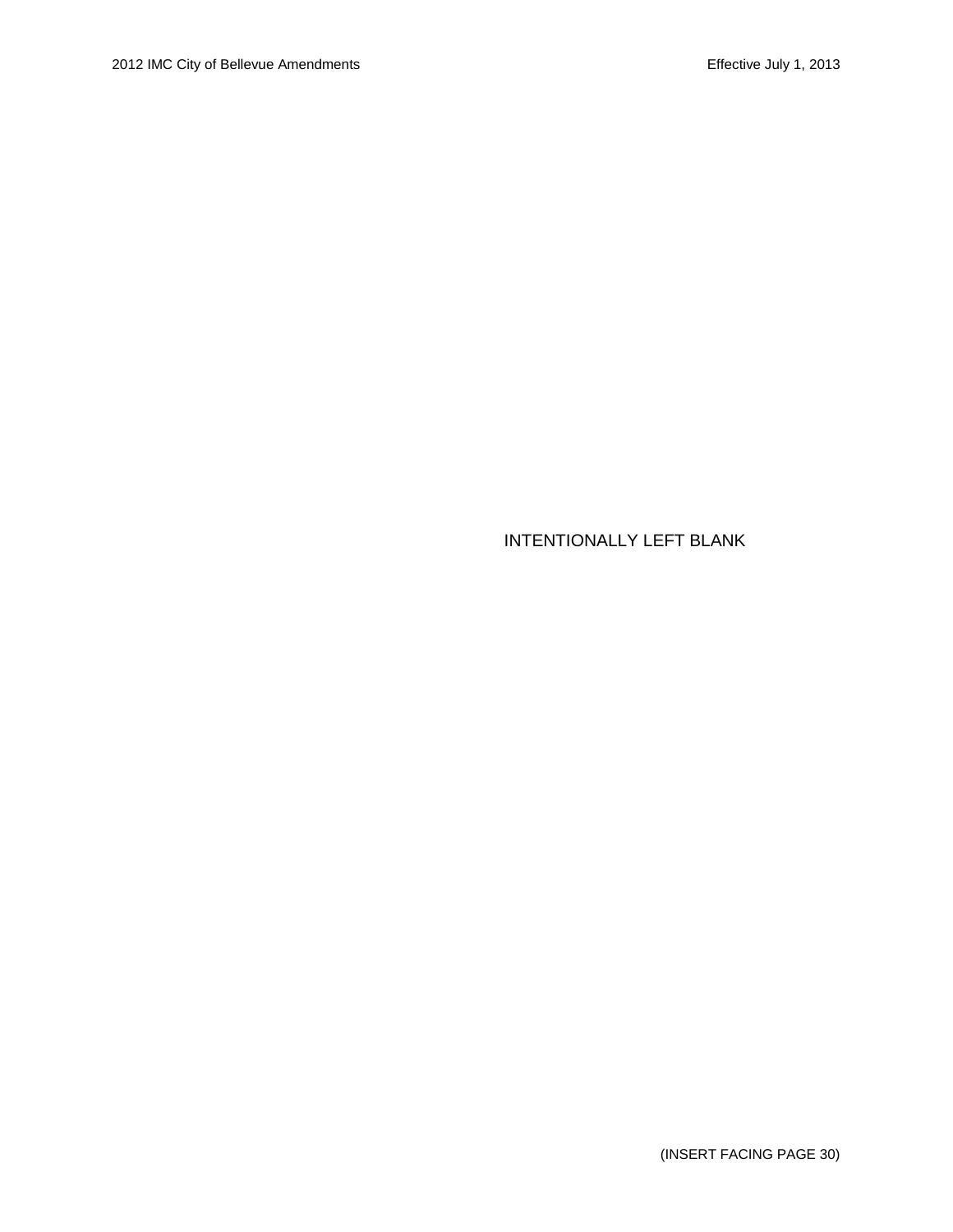**401.4 Intake opening location.** Air intake openings shall comply with all of the following:

> 1. Intake openings shall be located a minimum of 10 feet (3048 mm) from lot lines or buildings on the same lot.

2. Mechanical and gravity outdoor air intake openings shall be located not less than 10 feet (3048 mm) horizontally from any hazardous or noxious contaminant source, such as vents, streets, alleys, parking lots and loading docks, except as specified in Item 3 or Section 501.2.1. Outdoor air intake openings shall be permitted to be located less than 10 feet (3048 mm) horizontally from streets, alleys, parking lots and loading docks provided that the openings are located not less than 25 feet (7620 mm) vertically above such locations. Where openings front on a street or public way, the distance shall be measured from the closest edge of the street or public way.

**Exception**: For existing buildings, the building official may approve heights less than 25 feet with alternative designs that account for factors such as distance from lane of vehicle travel, prevailing wind, filtering of intake air, or other elements of the design or the site conditions that affect the adjacent exterior air quality.

3. Intake openings shall be located not less than 3 feet (914 mm) below contaminant sources where such sources are located within 10 feet (3048 mm) of the opening.

4. Intake openings on structures in flood hazard areas shall be at or above the elevation required by Section 1612 of the International Building Code for utilities and attendant equipment.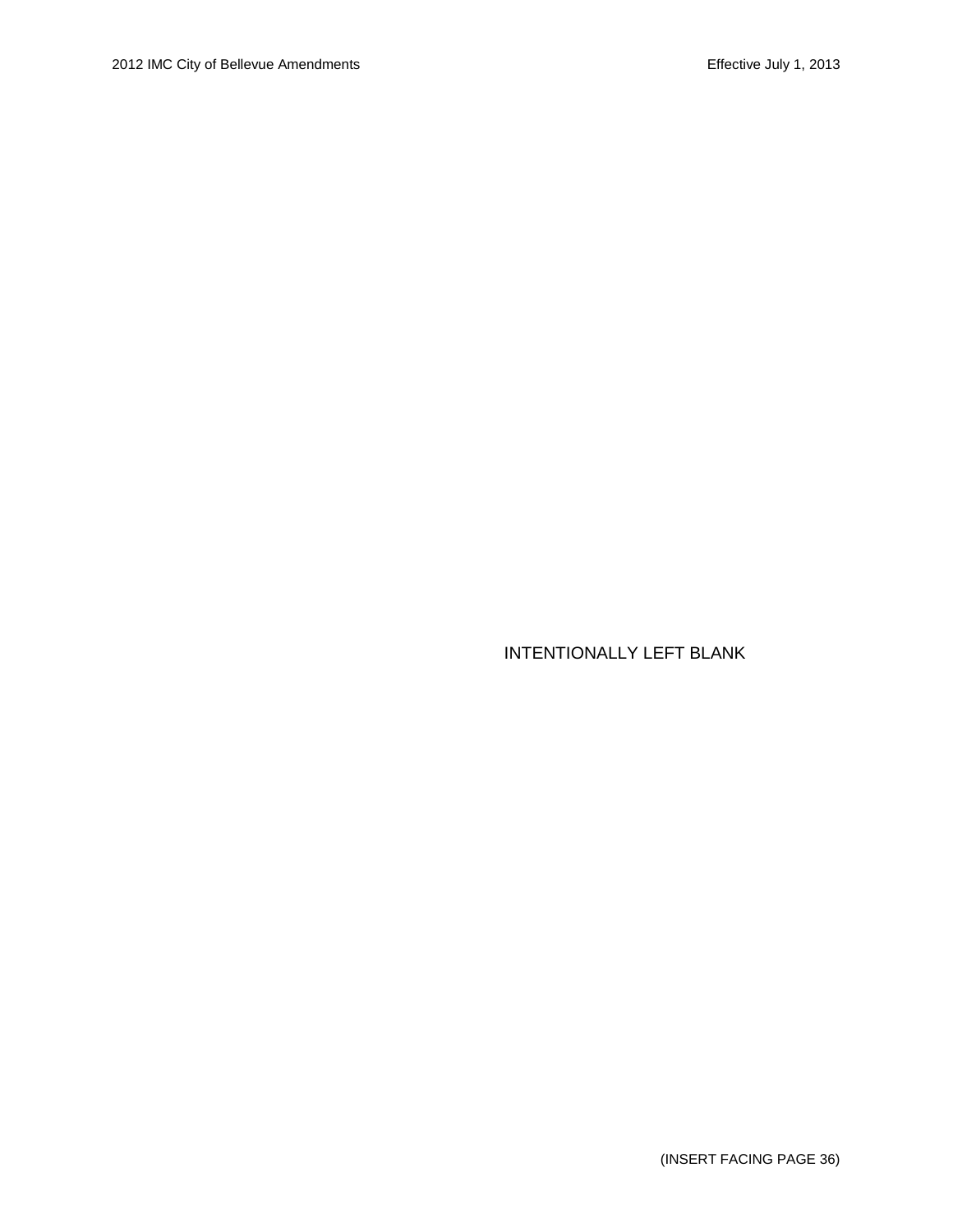**405.1 General.** Mechanical ventilation systems shall be provided with manual or automatic controls that will operate such systems whenever the spaces are occupied. Air-conditioning systems that supply required ventilation air shall be provided with controls designed to automatically maintain the required outdoor air supply rate during occupancy. For additional mechanical system control requirements, refer to the 2012 International Energy Conservation Code Section C403.2.4 HVAC System Controls, as amended by the State of Washington.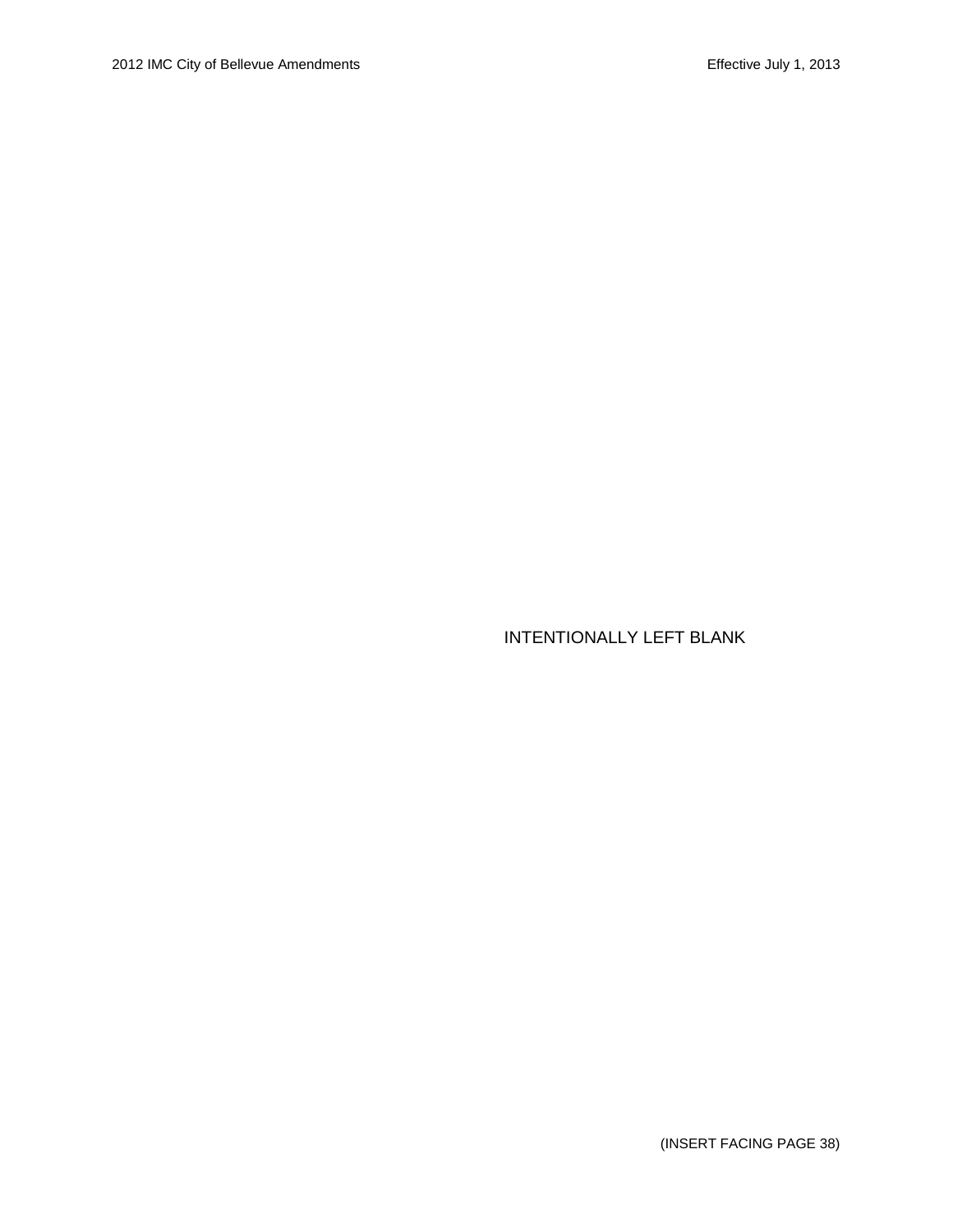**501.3 Exhaust discharge.** The air removed by every mechanical exhaust system shall be discharged outdoors at a point where it will not cause a nuisance and not less than the distances specified in Section 501.3.1. The air shall be discharged to a location from which it cannot again be readily drawn in by a ventilating system. Air shall not be exhausted into an attic or crawlspace.

#### **EXCEPTIONS:**

1. Whole-house ventilation-type attic fans shall be permitted to discharge into the attic space of dwelling units having private attics. 2. Commercial cooking recirculating systems.

**501.3.1 Location of exhaust outlets.** The termination point of exhaust outlets and ducts discharging to the outdoors shall be located with the following minimum distances:

> 1. For ducts conveying explosive or flammable vapors, fumes or dusts: 30 feet (9144 mm) from the property line; 10 feet (3048 mm) from operable openings into the building; 6 feet (1829 mm) from exterior walls and roofs; 30 feet (9144 mm) from combustible walls and operable openings into the building which are in the direction of the exhaust discharge; 10 feet (3048 mm) above adjoining grade.

> 2. For other product-conveying outlets: 10 feet (3048 mm) from property lines; 3 feet (914 mm) from exterior walls and roofs; 10 feet (3048 mm) from operable openings into the building; 10 feet (3048 mm) above adjoining grade.

> 3. For environmental air exhaust other than enclosed parking garage and transformer vault exhaust: 3 feet (914 mm) from property lines, 3 feet (914 mm) from operable openings into buildings for all occupancies other that Group U, and 10 feet (3048 mm) from mechanical air intakes. Such exhaust shall not be considered hazardous or noxious.

#### **EXCEPTIONS:**

1. The separation between an air intake and exhaust outlet on a single listed package HVAC unit.

2. Exhaust from environmental air systems other than garages may be discharged into an open parking garage.

3. Except for Group I occupancies, where ventilation system design circumstances

require building HVAC air to be relieved, such as during economizer operation, such air may be relieved into an open or enclosed parking garage within the same building.

4. Exhaust outlets serving structures in flood hazard areas shall be installed at or above the elevation required by Section 1612 of the International Building Code, as amended by the State of Washington, for utilities and attendant equipment.

5. For enclosed parking garage exhaust system outlets and transformer vault exhaust system outlets: 10 feet (3048 mm) from property lines which separate one lot from another; 10 feet (3048 mm) from operable openings into buildings; 10 feet (3048 mm) above adjoining sidewalk.

> **EXCEPTION:** Parking garage and transformer vault exhaust outlets may terminate less than 10' above grade at the discretion of the building official.

6. For elevator machinery rooms in enclosed or open parking garages, exhaust outlets may discharge air directly into the parking garage.

7. For specific systems see the following sections:

7.1 Clothes dryer exhaust, Section 504.4.

7.2 Kitchen hoods and other kitchen exhaust equipment, Sections 506.3.13, 506.4 and 506.5.

7.3 Dust stock and refuse conveying systems, Section 511.2.

7.4 Subslab soil exhaust systems, Section 512.4.

7.5 Smoke control systems, Section 513.10.3.

7.6 Refrigerant discharge, Section 1105.7.

7.7 Machinery room discharge, Section 1105.6.1.

**501.3.1.1 Exhaust discharge.** Exhaust air shall not be directed onto walkways.

**EXCEPTION:** For existing buildings, the building official may approve an alternative design for commercial kitchen exhaust discharge that accounts for factors such as height above walkway, horizontal distance from walkway, filtering of exhaust air, or other elements of the design or the site conditions that affect the exhaust air quality and the walkway environment.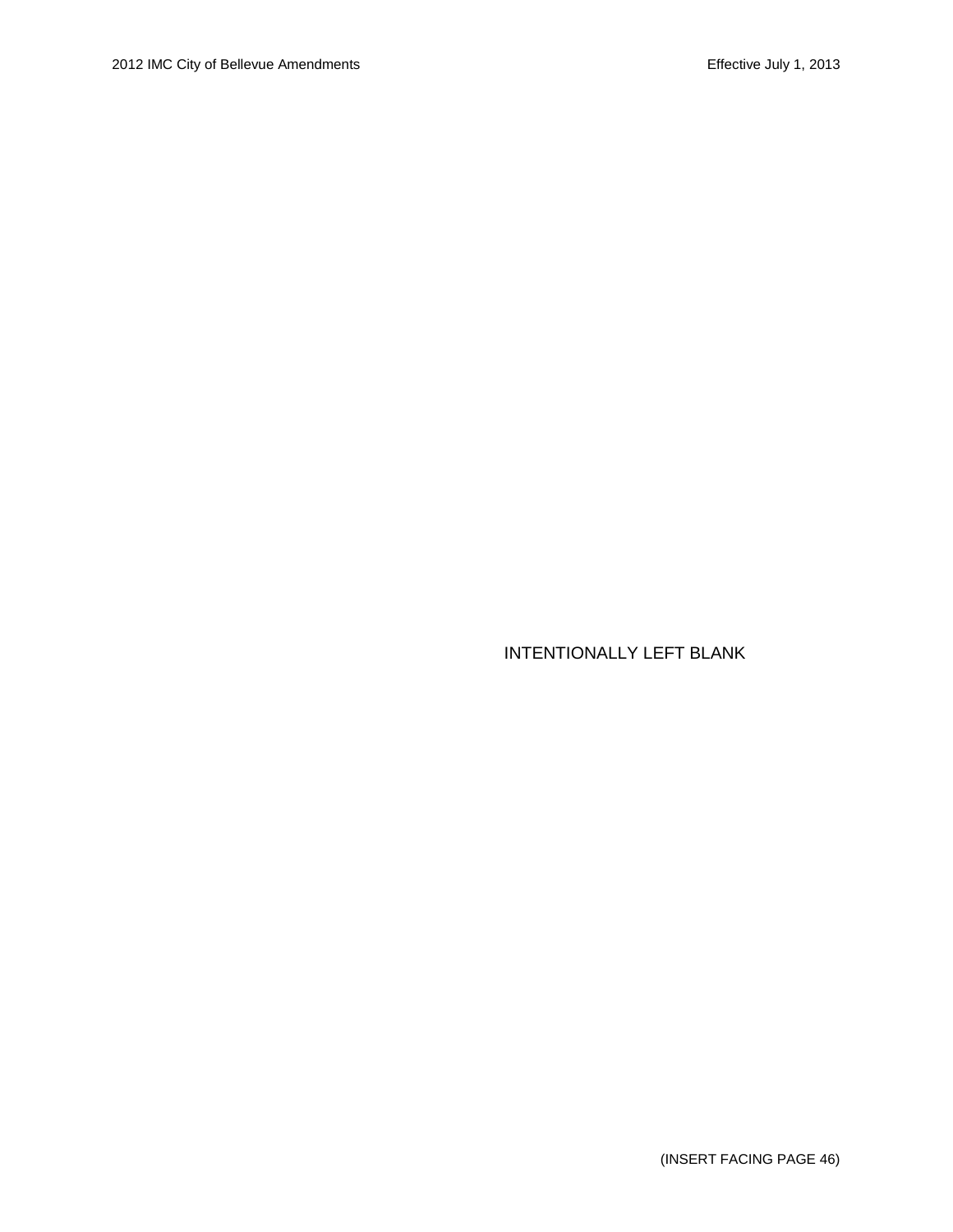**504.4 Exhaust installation.** Dryer exhaust ducts for clothes dryers shall terminate on the outside of the building and shall be equipped with a backdraft damper. Dryer exhaust ducts may terminate at approved exterior louvers with not less than 1" openings in any direction. Screens shall not be installed at the duct termination. Ducts shall not be connected or installed with sheet metal screws or other fasteners that will obstruct the exhaust flow. Clothes dryer exhaust ducts shall not be connected to a vent connector, vent or chimney. Clothes dryer exhaust ducts shall not extend into or through ducts or plenums.